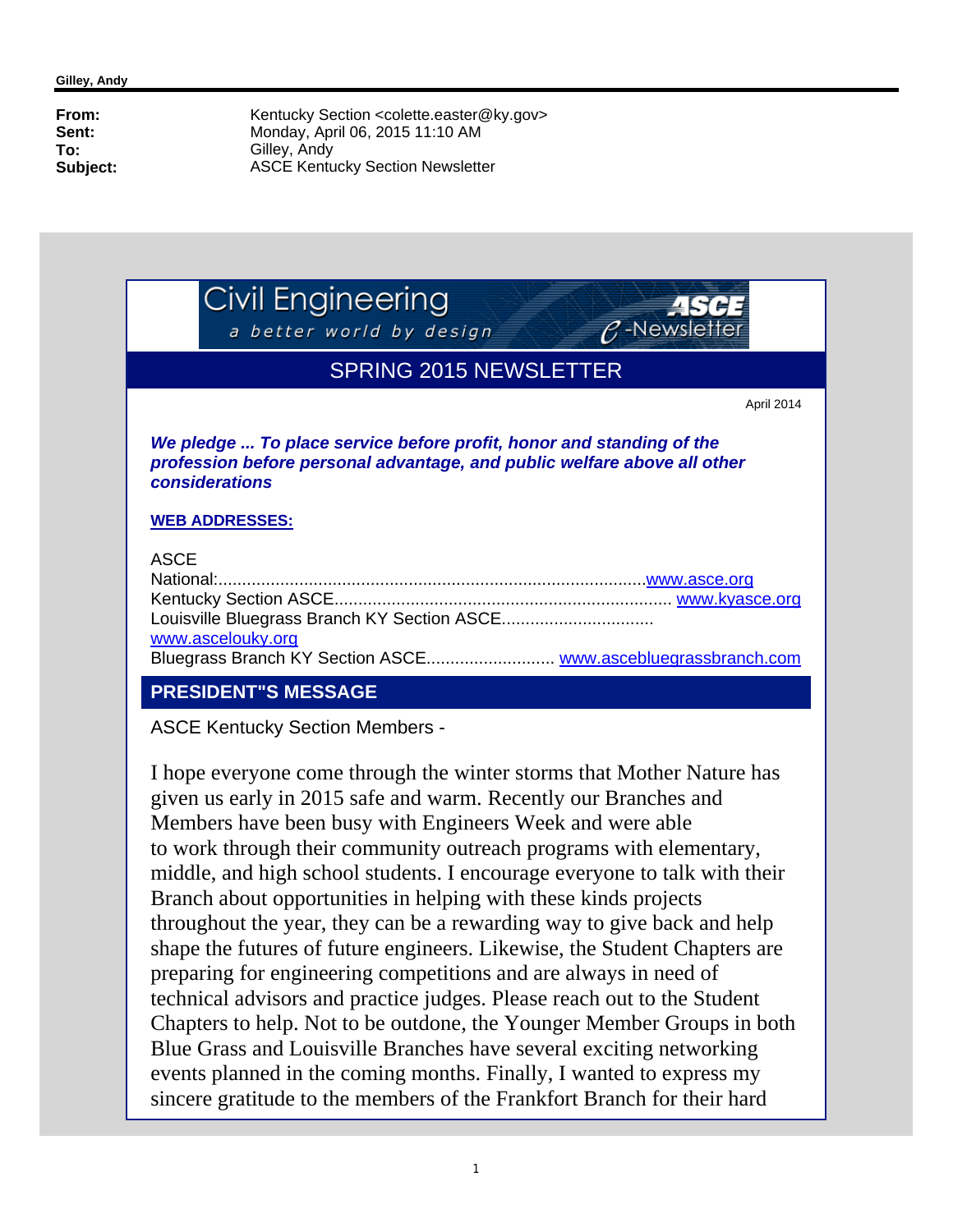work and determination with restarting the Branch. Their first meeting back was a huge success, far exceeding their expectations in attendance. We are all looking forward to having the Frankfort Branch active again.

As always, should you have any questions, comments, or suggestions, please don't hesitate to contact me or any one of the Section Officers.

*Thank You. Joshua M. Johnson, PE, NREMT ASCE Kentucky Section President*

# **Daniel V. Terrell Committee Chair Nomination**

Are you interested in becoming involved with the Daniel V. Terrell committee? ASCE Kentucky section is looking for an energetic member to become our next chair person. So if you or someone you know would be perfect for the job please contant:

For more information on the DV Terrell Younger Memeber Paper Competition and other duties please click the link Chairperson Dudies and Objectives.

# **ANNOUNCEMENTS**

# **2015 Annual Meeting and Conference of United States Society of Dams (USSD)**

#### *Managing Risk and Uncertainty - Ensuring a Sustainable Future for Dams, Levees, and Reservoirs*

 The Conference and Meeting will be held at the Hyatt Regency in Louisville Kentucky on April 13th thru the 17th.

For more information please click the link: Conference Information and Registration Form (PDF)

Or visit the conference website at http://www.ussdams.org/2015conf.html

*Volunteers are needed.*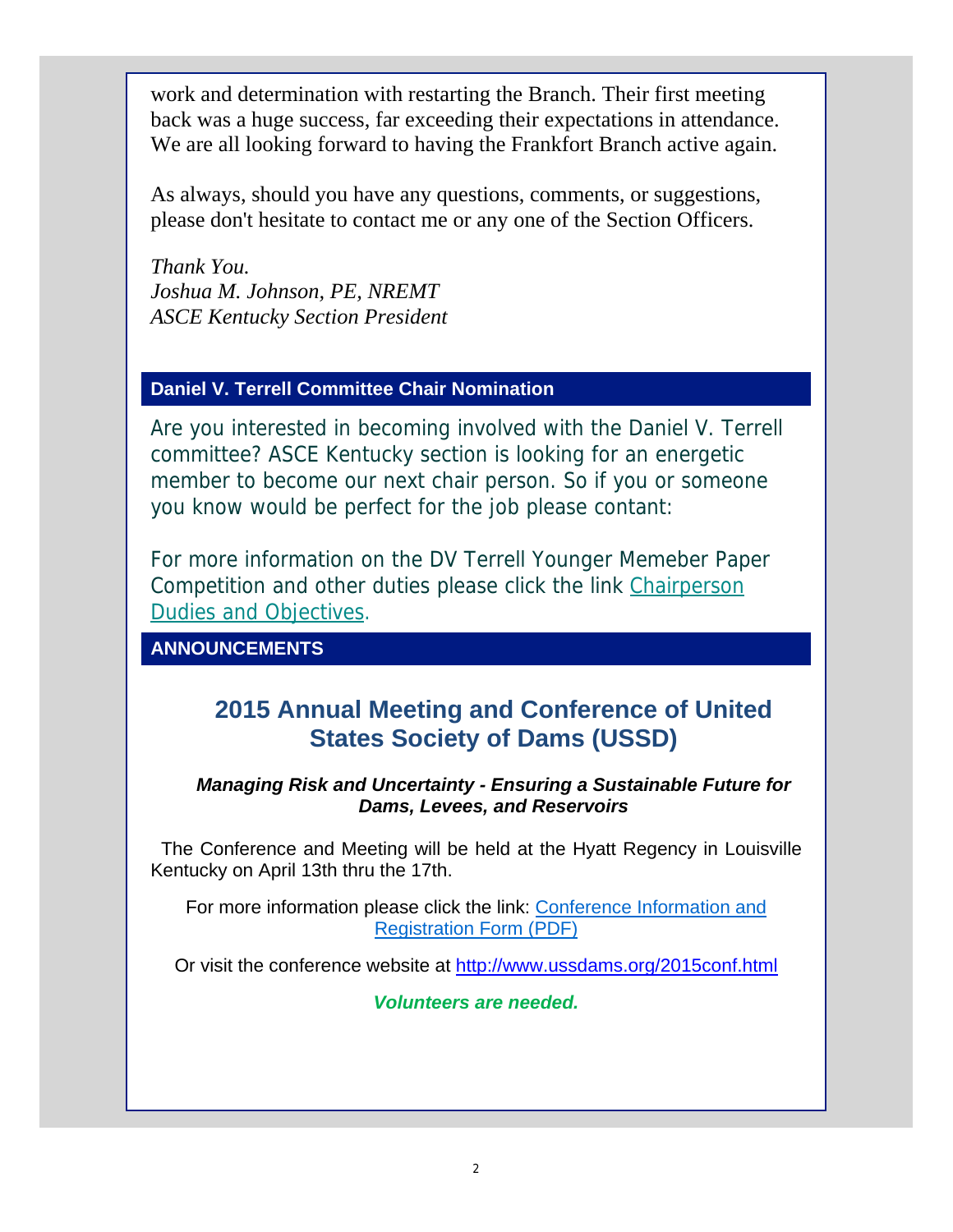### **BLUEGRASS BRANCH**

The Blue Grass Branch kicked off their Engineers Week celebrations with the annual KSPE / ASCE Engineering Banquet on February 20<sup>th</sup>. The Branch's newest ASCE Life Member, Mark Fischer, was recognized at the event as well as those that recently received their PE License. For Engineers Week, the Branch has organized volunteers who will speak at several local classrooms about Civil Engineering as a career. The Branch will also be participating in Engineers Day at the University of Kentucky and leading some fun engineering related activities.

The March meeting for the Blue Grass Branch was held at the mini career fair with the University of Kentucky student chapter specifically for Civil Engineering students. The career fair was held on March 4<sup>th</sup> from 12:00-2:00 at the University of Kentucky in the basement of the Raymond building. This is an annual event so if your company is interested in setting up a booth at the career fair be sure to contact the Branch.

The upcoming April meeting will be a joint meeting with the Frankfort branch at the Buffalo Trace Distillery in Frankfort Kentucky. There will be a catered lunch available for purchase followed by a hard hat tour of the new Distribution Center at the Distillery. For more information please contact shane.mckenzie@ky.gov or Jason.hurt@ky.gov of the Frankfort Branch.

If you are interested in more information about what the Blue Grass Branch is doing or if you want to get more involved, please contact us at ascebb@gmail.com, check out our website at www.bluegrassbranchasce.com or like us on Facebook!

## *ASCE Bluegrass Branch Younger Member Group*

The Bluegrass Branch Younger Member group hosted a social at Marikka's German Food and Beer Restaurant to cheer on UK in their win against LSU. The group enjoyed a night of socializing with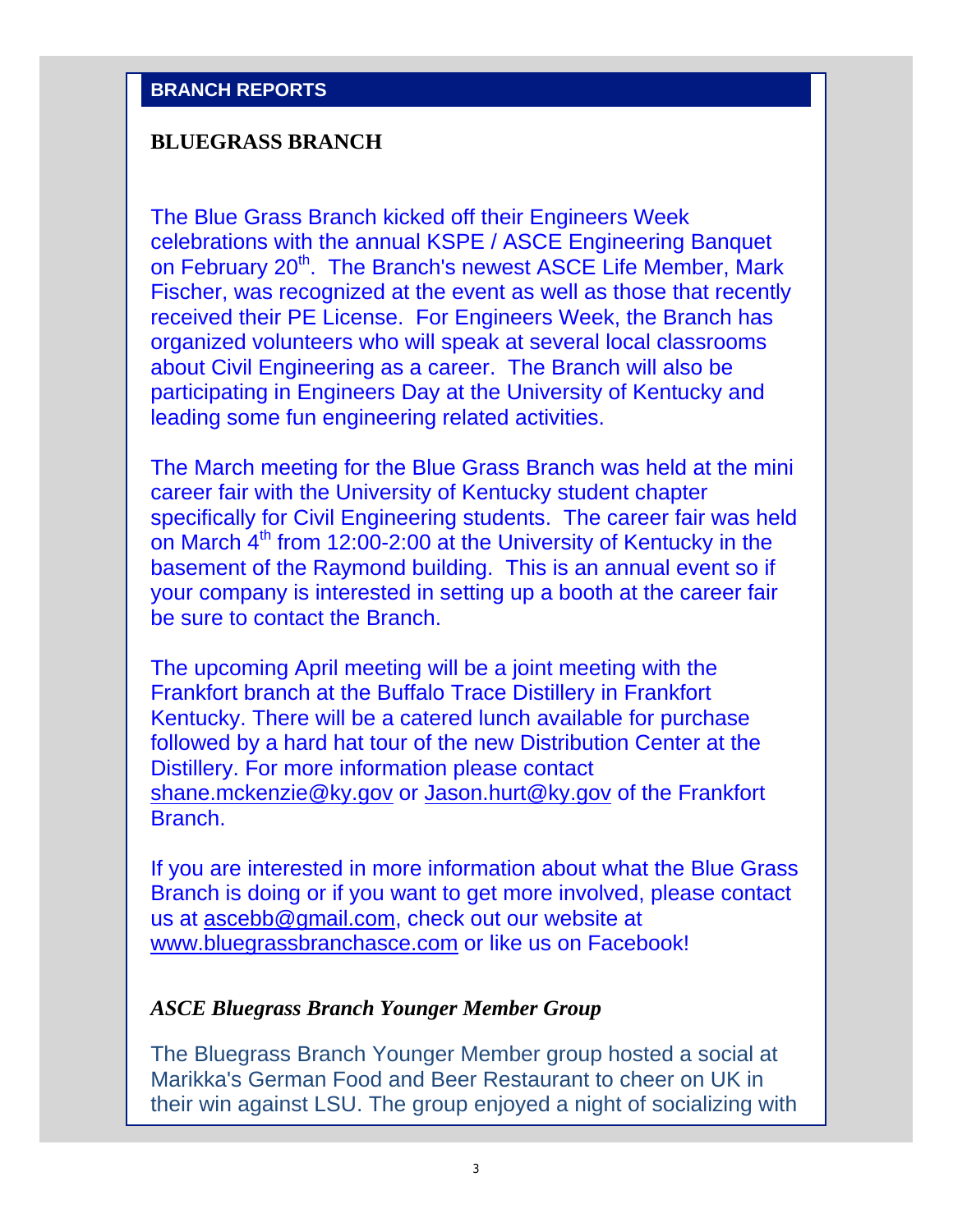other civil engineering professionals for the group's first event of 2015! The Younger Member group will host a stream cleanup in April for our next event. Please check out our website at http://www.bluegrassbranchasce.com/?page\_id=30 for information on future events!



*Photo of the Blue Grass Younger Members at an after hours networking!*

# **LOUISVILLE BRANCH**

**Jan. - Speaker: Kelley Dearing-Smith Topic:How To Talk About Something You Don't See Before It Breaks**

**Feb. - Engineer's Banquet Held at the Kentucky Center for African American Heritage** Speakers - *Darrell Griffith* and the *West End School*

**Mar. - Speaker: Matthew D. Lowe, PE, PMP Topic: Olmsted Locks and Dam - Innovation and Improvement**

### *UPCOMING MEETING*

**April 17th, 2015. Held at the Louisville Alumni Center Speaker: Dr. Ted Grossardt of the University of Kentucky**

For more information and to register for next months meeting please visit http://www.ascelouky.org/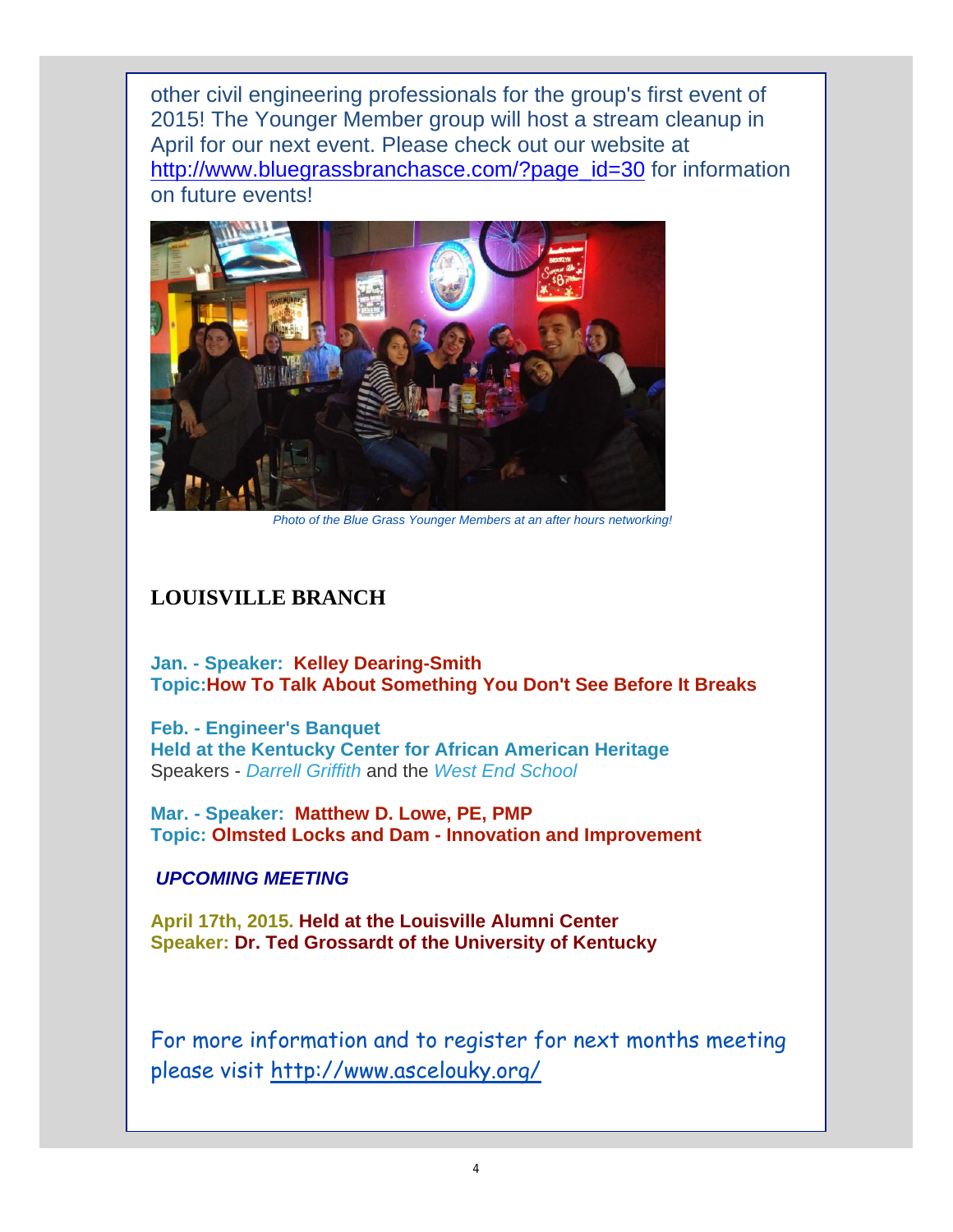*ASCE Louisville Branch Younger Member Group*

The Louisville Branch Younger Member Group is always involved in outreach activities, social events, and professional development events. For more information on these activities hosted by the younger member group please check out their facebook page:

http://www.facebook.com/group.php?gid=72189546512

# **FRANKFORT BRANCH**

The Frankfort Branch is happy to announce the installment of officers during the February meeting.

Scott Thomson - President Colette Easter - Vice President Jason Hurt - Secretary Shane McKenzie - Treasure

Since January the Branch has hosted monthly lunch and learns with great success. Meetings are typically held on the third Thursday of the month at the Transportation Cabinet Conference Room 200 Mero Street, Frankfort, KY 40622. If you or your company is interested in presenting during one of the up coming lunch an learns please contact Jason.Hurt@ky.gov for available dates.

### **Upcoming Meetings:**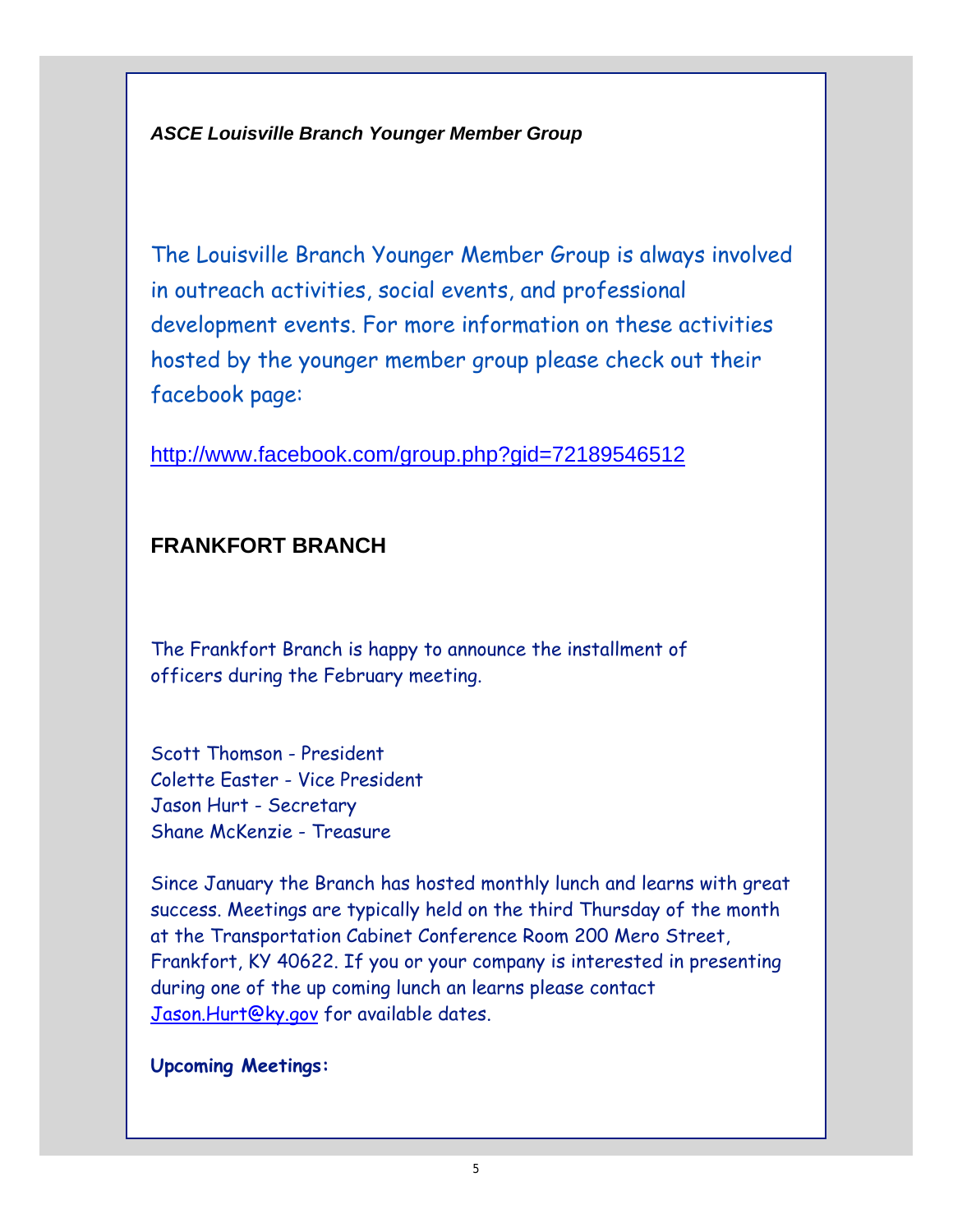# **APRIL**

**When:** Thursday April 23rd

Where: Buffalo Trace Distillery at

113 Great Buffalo Trace Frankfort, KY 40601.

**Event:** This is a field trip meeting that includes a tour of the newly

installed Distribution Warehouse and other Engineering topics.

Lunch will be available for \$5 - Menu will include a choice of

sandwich, side, fruit, dessert and a drink (further details to

follow).

**Times:** Noon to 1:00 pm - Meeting/Lunch and Networking

1:00 pm to 2:00 pm Tour followed by Networking if desired.

**MAY**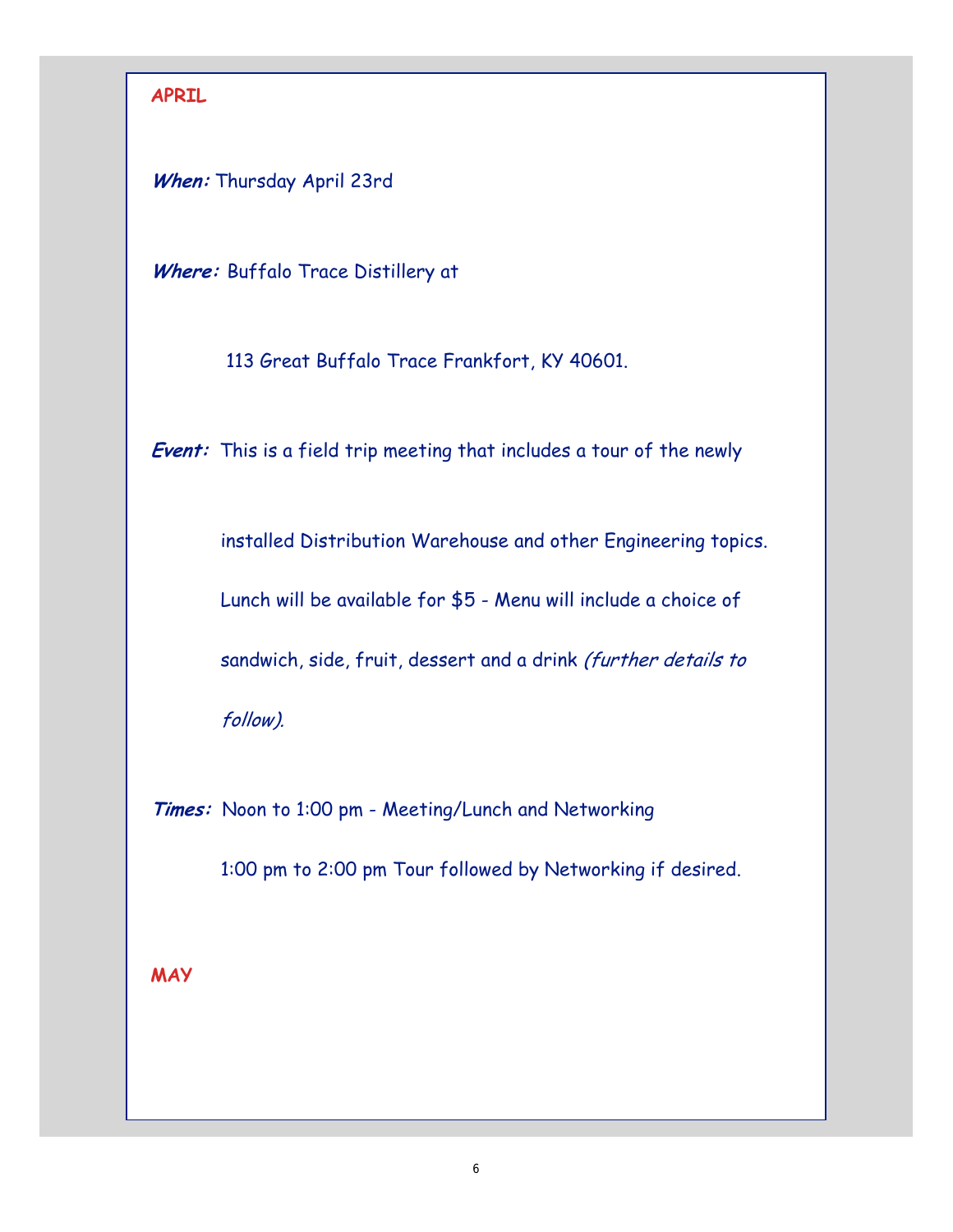**When:** May 14th, 2015 from Noon to 1:00 pm

Where: Lunch and Learn to be held at the Transportation Cabinet 200

Mero Street Frankfort, KY

**Topic:** Combined Heat and Power and the uses and potential uses here in

Kentucky. Presented by Bill Lundsford, P.E. with the Energy and

Environment Cabinet.

# **Combined Heat and Power in Kentucky**

Increasing the capacity of efficient, simultaneous, on-site generation of heat

and power can decrease environmental impact, provide energy security, and

reduce cost, thereby helping to bolster the state economy. Combined Heat and

Power (CHP) as an energy efficiency measure supports the governor's strategy